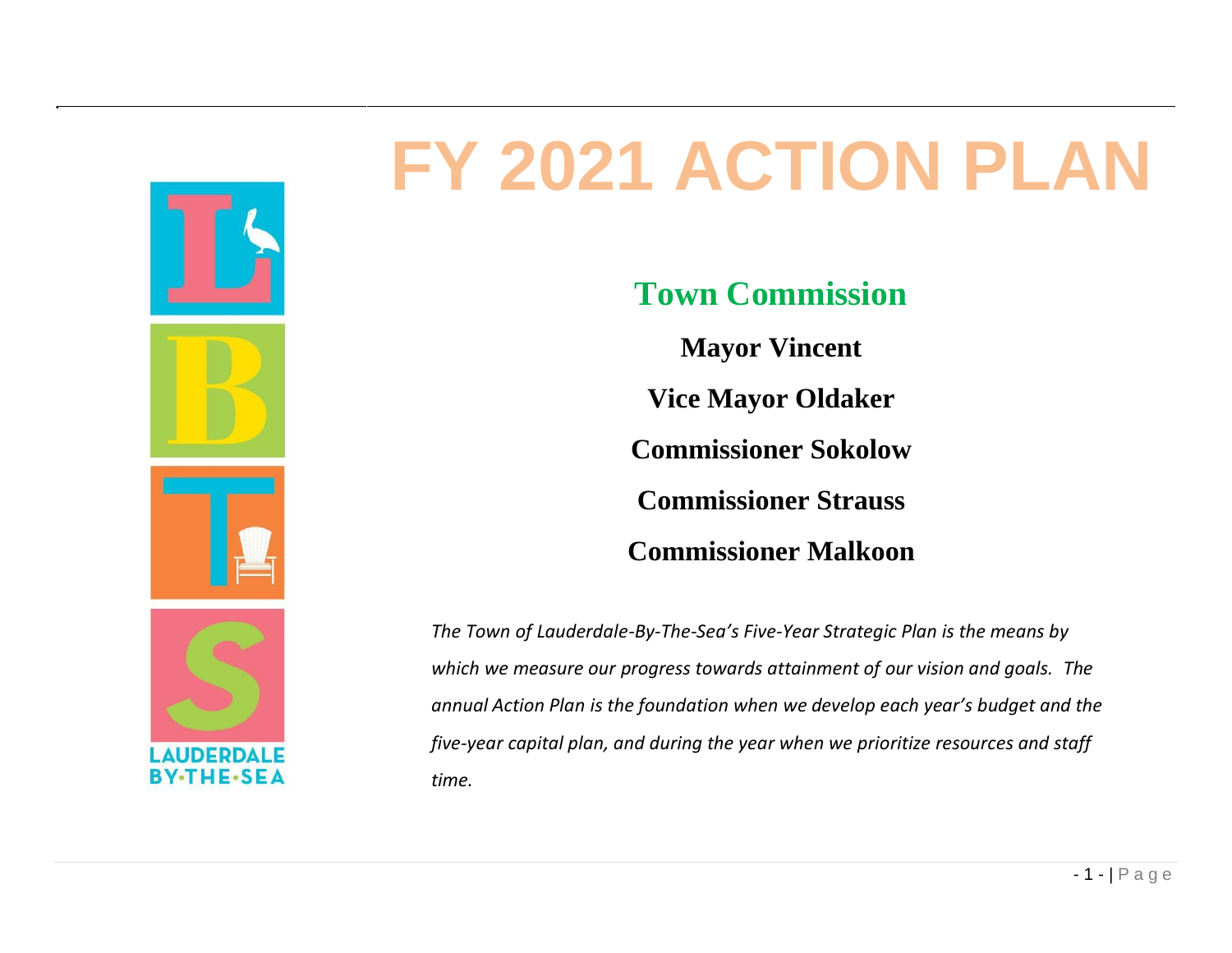## **Vision & Mission Statement**

- **VISION:** By 2021 Lauderdale-By-The-Sea will have accomplished something rare. While staying authentic and protecting our small-town character, we will have given the Town the facelift it needed to stay economically competitive and fiscally sound. Gorgeous beachside plazas will be the heart of the community's social life. All the features that residents and visitors love – the relaxed, village atmosphere, the easy walkability of the Town, the many dining choices, retail offerings and traditional festivals – will have been improved and expanded. The hospitality industry will have been reinvigorated and the Town widely known as an amazing shore diving destination and for its distinctive MIMO architecture. In a world where one city looks like another, Lauderdale-By-The-Sea will be uniquely different.
- **MISSION:** The Mission of the Town of Lauderdale-By-The-Sea is to deliver local government services efficiently, effectively, transparently, and with integrity; to be responsible and careful stewards of the public's money; to provide leadership for the protection and enhancement of the Town's essential character, natural resources, and economic vitality; and to foster and be respectful of positive public participation in the work of governing this Town we love.

Adopted February 26, 2013 by the Lauderdale-By-The-Sea Town Commission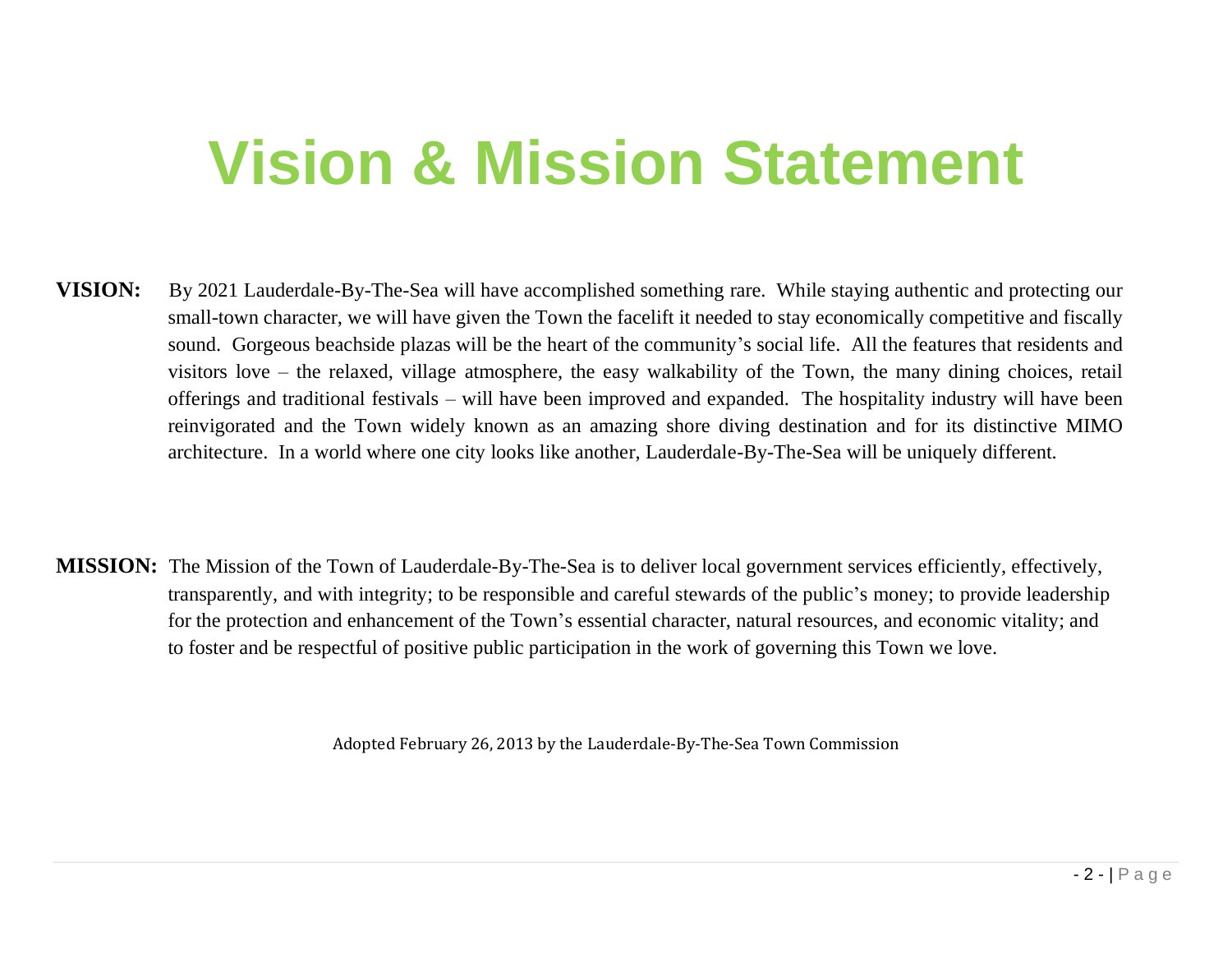## Commission Policies

- 1. Keep the Property Tax Rate in the lowest quartile (lowest 25% of all cities).
- 2. Keep the Fire Fee in the lowest quartile (lowest 25% of all cities).
- 3. Pay as we go (to the extent possible).
- 4. Continue the Town staff's tradition of personal attention to residents and businesses.
- 5. Be an active member of the Broward League of Cities and the Florida League of Cities and monitor legislation that will affect the quality of life of our residents.
- 6. Preserve/protect LBTS's appearance, visual character and culture (small town, beachy).
	- a. Maintain and expand ocean views;
	- b. Protect the LBTS brand and apply it (in terms of colors, style, and scale) to street furniture, banners, public buildings, parks, plazas, and advertising and marketing materials;
	- c. Ensure that public building projects are appropriately scaled for their surroundings and the Town as a whole;
	- d. Make the compatibility and scale of a project to the surrounding area a crucial consideration of any site plan reviews or architectural reviews;
	- e. Provide restoration or preservation suggestions to property owners who are redeveloping Mid Century Modern (MIMO) properties; and
	- f. Preserve when possible and encourage the restoration the Town's historic mid-century architectural style.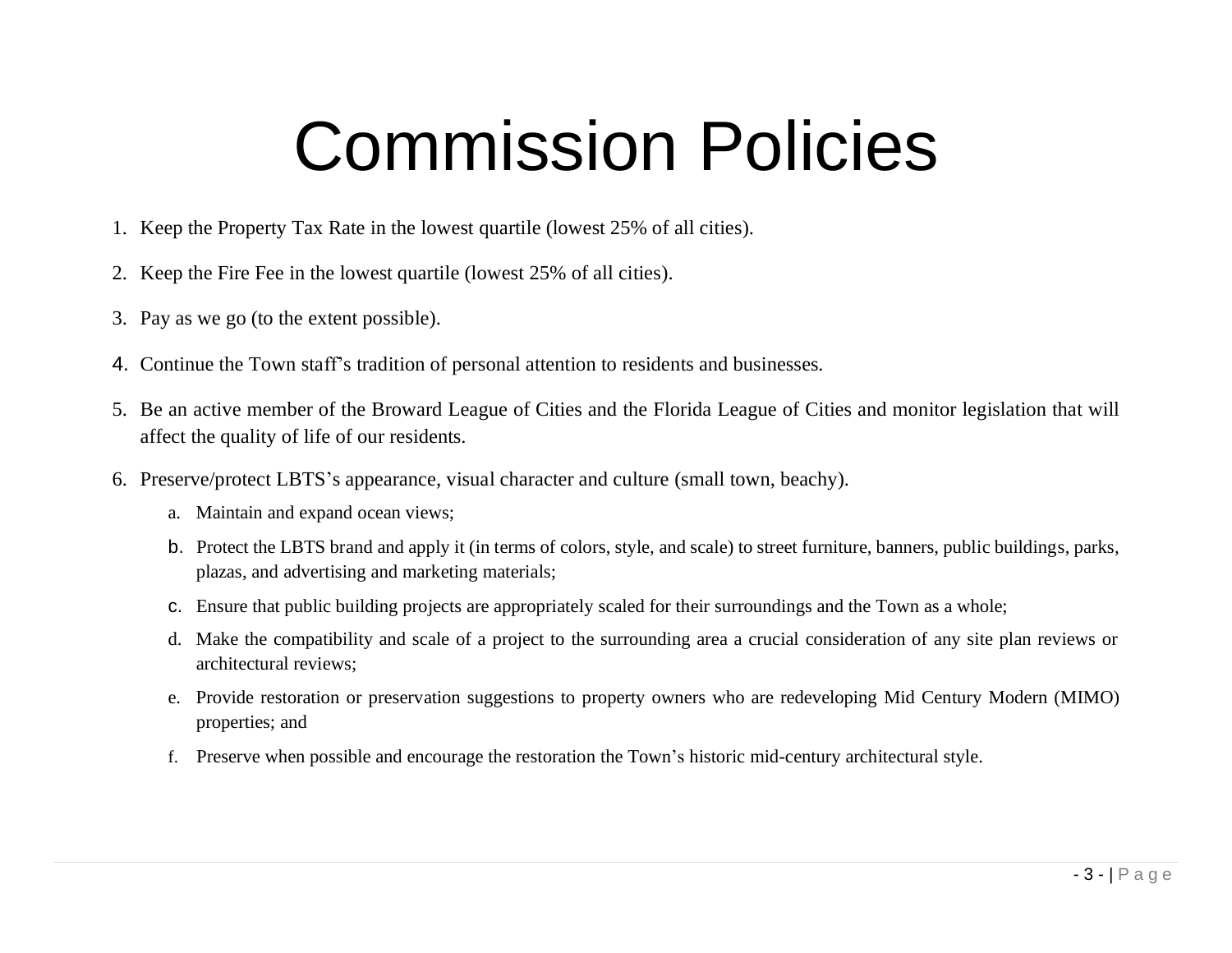|          | <b>RESILIENCY</b><br><b>AREA 1: SUSTAINABILITY (</b><br><b>ENVIRONMENT</b>                                                                                                                                                                                                                                                                                                                                                              |                  |  |
|----------|-----------------------------------------------------------------------------------------------------------------------------------------------------------------------------------------------------------------------------------------------------------------------------------------------------------------------------------------------------------------------------------------------------------------------------------------|------------------|--|
| Goal 1.1 | <b>PROTECT THE BEACH</b>                                                                                                                                                                                                                                                                                                                                                                                                                |                  |  |
|          | Planting took place at Coastal Arms Dune on 1-18-20 & 2-8-20<br>Post and rope was added around the new dune in February 2020<br>10-27-20 - Invasive species were removed from the Pine ave portal and replaced with native dune vegetation. Staff<br>will continue to removed invasive species over the next year and replant appropriate species.                                                                                      |                  |  |
| 1.1.1    |                                                                                                                                                                                                                                                                                                                                                                                                                                         | Ken Rubach       |  |
| 1.1.2    | January 2020 Staff has begun working with a consultant on the initial steps to creating a dune management plan, this is<br>expected to continue throughout the rest of 2020 and reaching into 2021                                                                                                                                                                                                                                      |                  |  |
| Goal 1.2 | <b>PROTECT EXISTING CORAL REEFS AND DEVELOP NEW ONES</b>                                                                                                                                                                                                                                                                                                                                                                                | Steve d'Oliveira |  |
| 1.2.1    | Update Commission in March/April on latest out-planting. Explore media coverage for our second 5-year coral<br>restoration project                                                                                                                                                                                                                                                                                                      |                  |  |
|          | Coordinate with Broward county on their mitigation reef project stemming from the Segment II beach re-nourishment<br>project. The County plans to deploy several acres of concrete reef modules in 20 feet of water north and south of the<br>pier. The project was held up due to a bid appeal. The bid has now been awarded. Construction may possibly begin this<br>summer. Waiting on final word from the county                    |                  |  |
| 1.2.2    |                                                                                                                                                                                                                                                                                                                                                                                                                                         |                  |  |
|          | Fund Phase II plantings of the NSU Staghorn Coral project in LBTS. COMPLETE<br>2-20-2020 1,000 corals were out-planted in December 2019. NSU plans to plant 500 more corals by April and 500 more<br>in the fall.<br>7-21-20 Because of the extreme warm ocean temperatues, NSU plans to wait until the fall or winter to finish the out-<br>planting for the second five-year project the Commission approved                          |                  |  |
| 1.2.3    |                                                                                                                                                                                                                                                                                                                                                                                                                                         |                  |  |
|          | Implement a limestone boulder project to create a new habitat for tropical fish that can be easily accessed by<br>snorkelers. The proposal calls for placing several tons of limestone boulders in 12 feet of water off El Prado Park close to<br>swim buoys. 7-21-20 Because of the pandemic, staff recommends waiting until the economy recovers, as a TDC reef<br>grant will probably not be feasible until tourism dollars rebound. |                  |  |
| 1.2.4    |                                                                                                                                                                                                                                                                                                                                                                                                                                         |                  |  |
| Goal 1.3 | PROACTIVELY ADDRESS LOCAL LEA LEVEL RISE ISSUES                                                                                                                                                                                                                                                                                                                                                                                         |                  |  |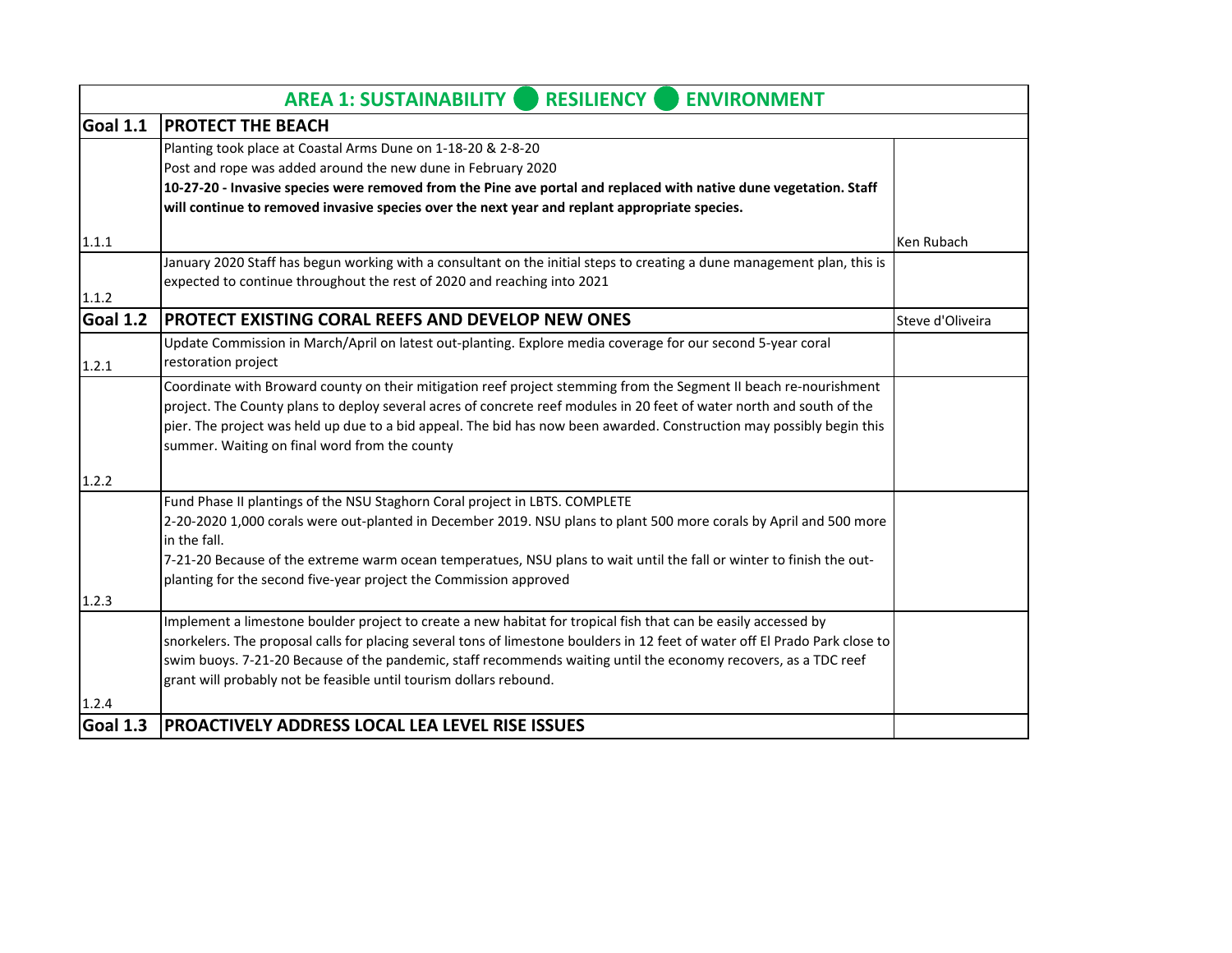|                                             | Evaluate seawall standards and recommend ordinance                                                                        |                   |
|---------------------------------------------|---------------------------------------------------------------------------------------------------------------------------|-------------------|
|                                             | 9-26-18 - Collected recent seawall ordinances. Waiting for County and Corp of Engineers' study                            |                   |
|                                             | 10-23-18 - Municipal seawall workshop on Nov. 16, 2018 - staff attended                                                   |                   |
|                                             | 9-26-19 - The Planning Council will review language regarding resiliency that includes regulations regarding sea wall     |                   |
|                                             | height at the September 26, 2019 meeting                                                                                  |                   |
|                                             | 5-26-20 - The county approved a Countywide standard on March 31, 2020. Development Services staff will moving             |                   |
|                                             | forward to ensure the Town is in compliance with the County's new regulations regarding sea wall height. County           |                   |
|                                             | deadline is March 2022.                                                                                                   |                   |
|                                             | 10-27-20 - Stormwater Master Plan update has been completed and will be presented to the Commission in                    |                   |
|                                             | <b>November</b>                                                                                                           |                   |
| 1.3.1                                       |                                                                                                                           | Linda Connors     |
| 1.3.2                                       |                                                                                                                           |                   |
| <b>AREA 2: PARKING &amp; TRANSPORTATION</b> |                                                                                                                           |                   |
|                                             |                                                                                                                           | <b>Bill Vance</b> |
|                                             |                                                                                                                           | Neysa Herrea      |
| Goal 2.1                                    | <b>IIMPROVE OUR PARKING SYSTEM</b>                                                                                        | Ken Rubach        |
|                                             | Change to staff, will install EV charging station in A1A lot in March 2020                                                |                   |
|                                             | 4-28-20 - Charging Station equipment has been received, the concrete pad has been pour, and the wiring has be run.        |                   |
|                                             | Awaiting a scheduled install date from ChargePoint, anticipating May 2020.                                                |                   |
|                                             | 5-20-20: On May 7th, 2020, ChargePoint installed the EV Charging station in the A1A lot. Electric car users, will be able |                   |
|                                             | to find the station via the ChargePoint App, Google Maps, Apple Maps.                                                     |                   |
|                                             | 5-20-20 - Parking Consultant (Desman) submitted a draft of their study to staff for review. The memorandum includes       |                   |
|                                             | recommendations related to potential properties for parking, updates to the existing Parking Study from 2015, and         |                   |
|                                             | technologies for maximizing efficiency in parking utilization.                                                            |                   |
|                                             | 12-2-20 - BCT will not allow new route to be considered until all stops are ADA compliant. We are requesting Penny        |                   |
|                                             | Surtax Funding for this project.                                                                                          |                   |
|                                             | 12-2-20 Pelican Hopper is currently running on COVID/Detour route which eliminates eliminates Terra Mar and runs to       |                   |
| 2.1.1                                       | SE 12th Street in Pompano                                                                                                 |                   |
|                                             | Implement a system that notifies the driving the public of available parking spaces.                                      |                   |
|                                             | i. Analyze the cost of the technology to identify and display available parking spaces in lots.                           |                   |
|                                             | ii. Decide whether to proceed to Requests for Proposals                                                                   |                   |
|                                             | 4-28-20: Staff participated in call with Parking Consultant (Desman) on Thursday, April 23, to discuss potential software |                   |
|                                             | options and mobile applications that notifies drivers of available spaces. Consultant will submit recommendations to      |                   |
|                                             | staff by May 8.                                                                                                           |                   |
| 2.1.2                                       | 5-26-20 - Implement a system that notifies the driving the public of available parking spaces                             |                   |
|                                             |                                                                                                                           |                   |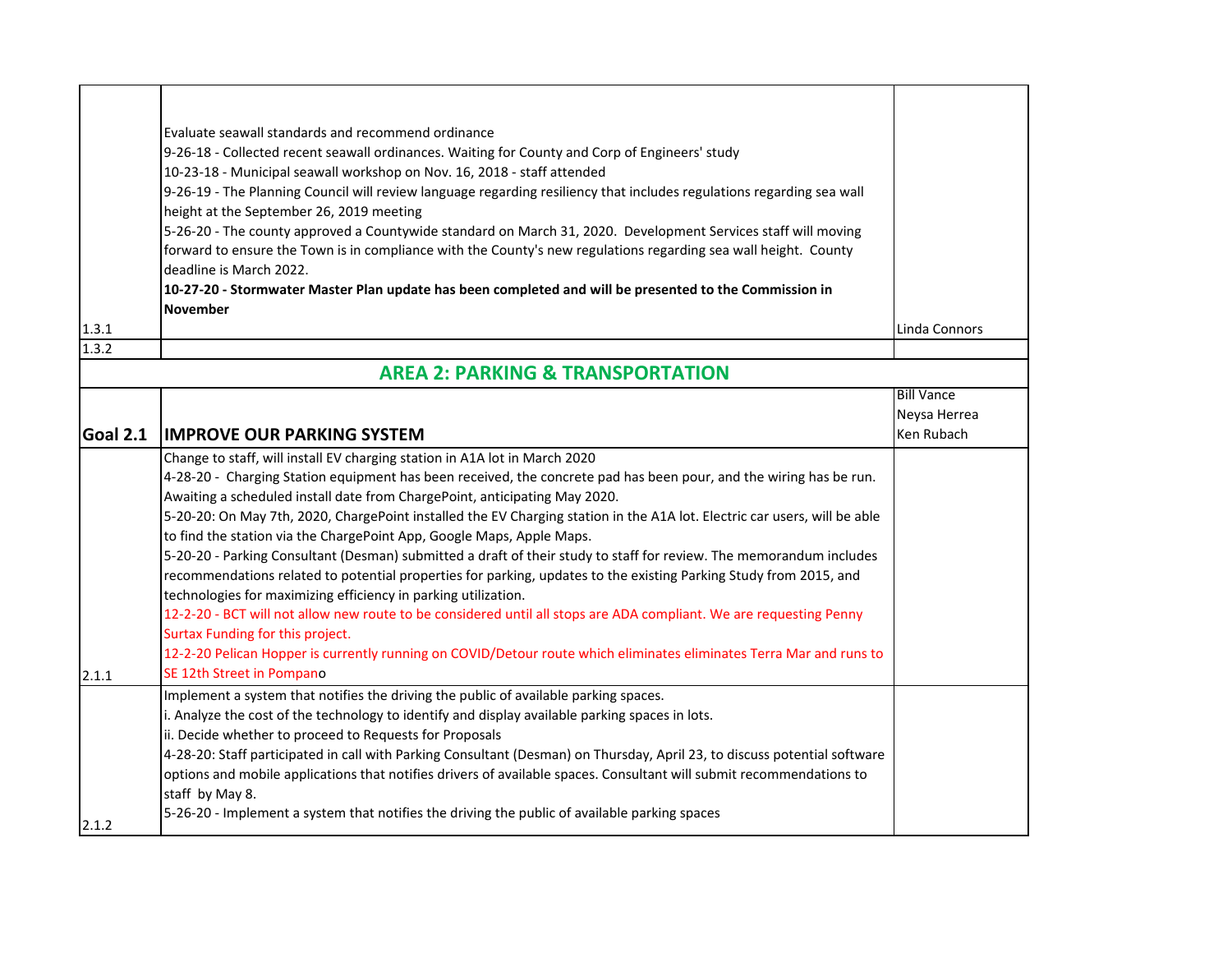|          | January 2020 - Installation of Bollards along the path of the new island adjacent to Bougainvilla/Poinciana is scheduled |  |
|----------|--------------------------------------------------------------------------------------------------------------------------|--|
|          | for Spring 2020.                                                                                                         |  |
|          | 4-28-20 - Conduit for bollards have been run and pouring of concrete footers anticipated the week of 4/27. Bollards will |  |
|          | be installed once they arrive, anticipated delivery date is in May 2020 barring any COVID related delays                 |  |
| 2.1.3    |                                                                                                                          |  |
| Goal 2.2 | <b>EVALUATE THE TOWN'S TRANSIT SERVICES / BUS SHELTERS</b>                                                               |  |
| 2.2.1    | Evaluate public transportation options and report to Commission: (Debbie Hime and Lucila Lang)                           |  |
|          |                                                                                                                          |  |
|          |                                                                                                                          |  |
|          |                                                                                                                          |  |
|          | REDUCE CUT-THROUGH TRAFFIC IN RESIDENTIAL NEIGHBORHOODS THROUGH THE USE OF                                               |  |
| Goal 2.3 | TRAFFIC CALMING INITIATIVES IN NEIGHBORHOODS                                                                             |  |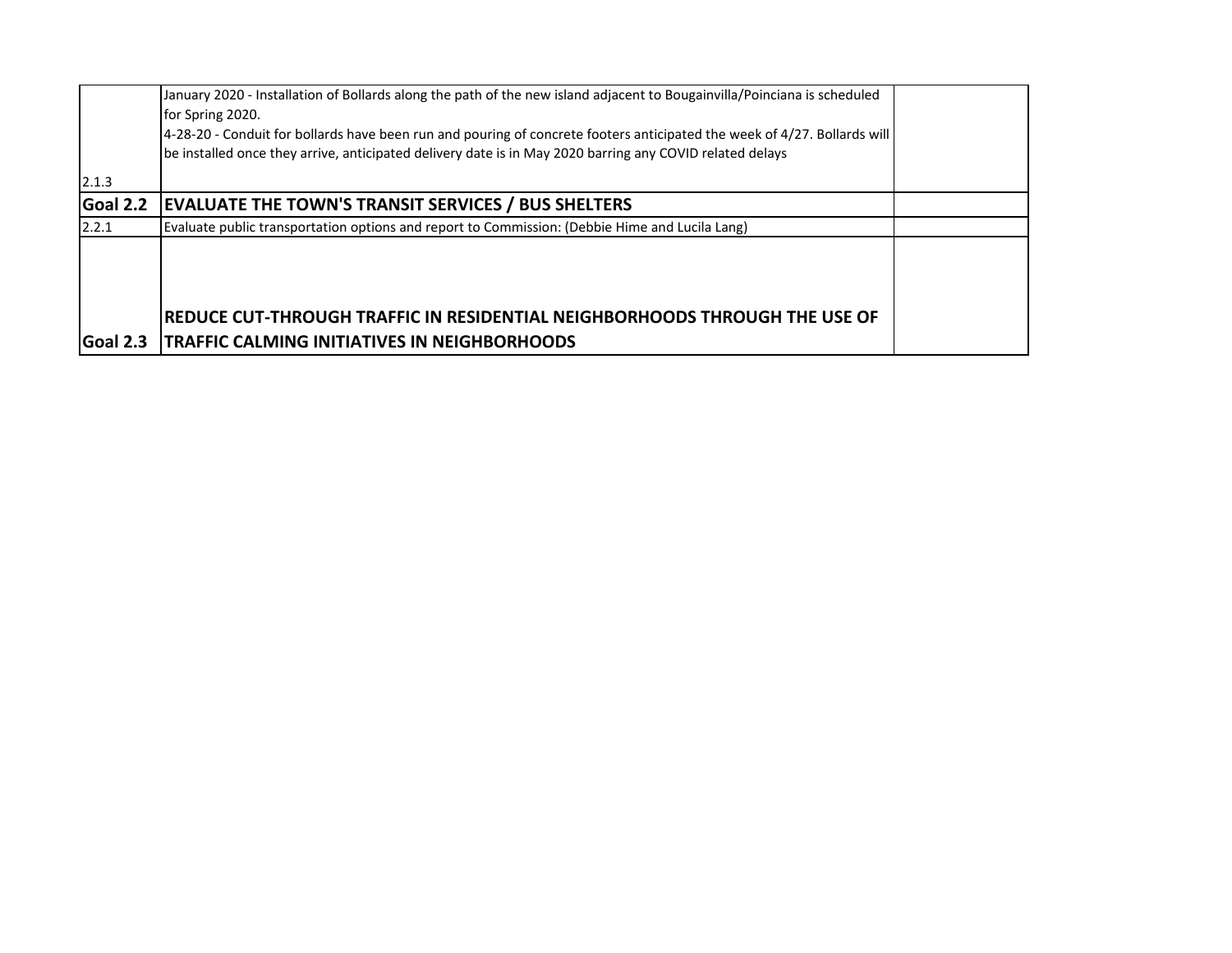|                 |                                                                                                                          | <b>Tom Palmer</b> |
|-----------------|--------------------------------------------------------------------------------------------------------------------------|-------------------|
|                 |                                                                                                                          | Ken Rubach        |
| 2.3.1           | Analyze results and determine whether to continue on a more permanent basis                                              | Jay Flynn         |
|                 | February 2020 portable signs use is ongoing in several areas throughout Town. FDOT is still testing the manufacturers    |                   |
| 2.3.2           | usage of speed sign on their roadways                                                                                    |                   |
|                 | REDUCE TRAFFIC, PEDESTRIAN, AND BICYCLE VIOLATIONS THROUGH INCREASED TRAFFICE                                            |                   |
| Goal 2.4        | <b>ENFORCEMENT</b>                                                                                                       |                   |
|                 |                                                                                                                          |                   |
|                 | Analyze results and report to the Commission Semi Annually                                                               |                   |
|                 | In 2019 there was a 5.5% decrease in traffic crashes and an increase of 10.8% in traffic citations issued as compared to |                   |
|                 | 2018. The breakdown are as follows: 2018 crashes 182 vs 2019 crashes 172, 2018 citations 2,288 vs. 2019 citations        |                   |
| 2.4.1           | 2,535. It is nearly a 50/50 split between written warnings and non-moving violations                                     | <b>Tom Palmer</b> |
| Goal 3.1        | <b>PRESERVE THE TOWN'S HISTORY</b>                                                                                       | Linda Connors     |
|                 |                                                                                                                          | Debbie Hime       |
|                 | Develop historic information markers or boards. FY17 - FY 21                                                             | Linda Connors     |
| 3.1.1           | Create a Mid Century Modern Map (MIMO)                                                                                   | Steve d'Oliveira  |
| <b>Goal 3.2</b> | MAINTAIN AND IMPROVE THE WALKABILITY OF THE TOWN                                                                         |                   |
|                 |                                                                                                                          |                   |
|                 |                                                                                                                          |                   |
|                 |                                                                                                                          |                   |
|                 | Develop Walkability and Bike Master Plan for the main streets in Town.                                                   |                   |
|                 | The FY19 budget includes \$20,000 to develop the plan.                                                                   |                   |
|                 | 2-26-19 Staff is drafting RFP for release in March                                                                       |                   |
|                 | 9-26-19 The RFP was released this summer. One firm responded. We are currently reviewing their submittal and             |                   |
|                 | anticipate a contract to be scheduled for the Commission agenda in November.                                             |                   |
|                 | 2-25-20 Commission approved the Corradino Group. Staff has held kick-off meeting. Consulting are gathering public        |                   |
|                 | information. We expect a public meeting in April.                                                                        |                   |
|                 | 4-28-20 The Commission hired a consultant to develop the pedestrian plan. However, the public meeting was cancelled      |                   |
|                 | due to COVID19. With the success of the El Mar design project's online participation efforts, the staff will propose an  |                   |
|                 | online participation meeting for this project as well.                                                                   |                   |
|                 | 5-26-10 - The Town is moving forward with the Pedestrian Plan through online participation survey that will begin on     |                   |
|                 | May 26 and be available for the next two weeks.                                                                          |                   |
| 3.2.1           | 10-27-20 - Pedestrian Plan being presented to the Commission                                                             | Linda Connors     |
|                 |                                                                                                                          | Linda Connors     |
| Goal 4.1        | <b>IMPROVE NEIGHBORHOODS</b>                                                                                             | Ken Rubach        |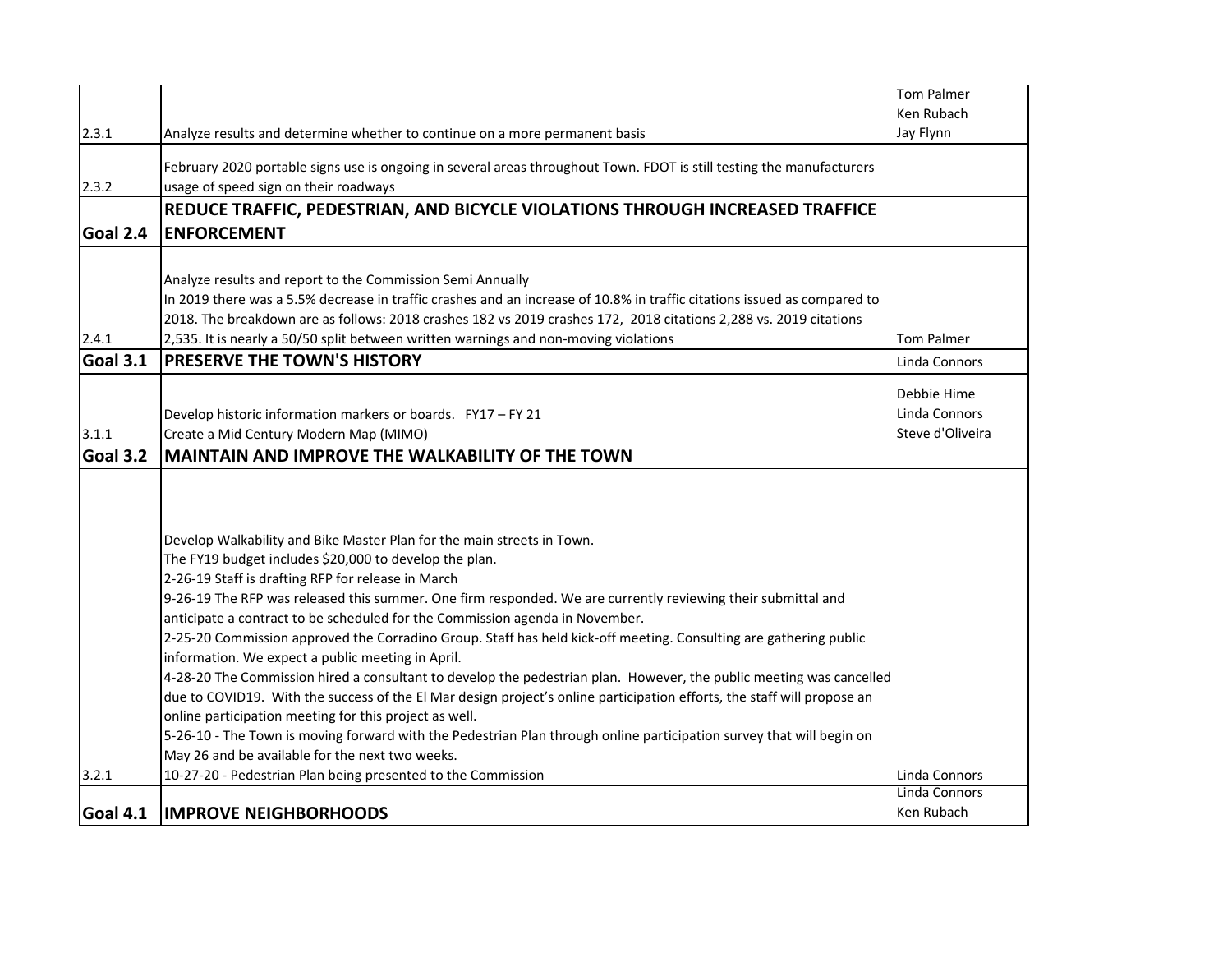|          | Neighborhood Plans. Work with neighbors that want to create a plan to improve their neighborhood. Elements of the         |                    |
|----------|---------------------------------------------------------------------------------------------------------------------------|--------------------|
|          | plan may include streetscape, swale restoration, sidewalks and streetlights                                               |                    |
| 4.1.1    |                                                                                                                           |                    |
| Goal 4.2 | <b>ADDRESS STORMWATER FLOODING</b>                                                                                        | Ken Rubach         |
|          | Promote the merits of swale restoration - Ongoing                                                                         |                    |
|          | 9-20-19 - staff is examining where swales would have the most impact. This will be a part of the stormwater master        |                    |
|          | plan                                                                                                                      |                    |
|          | Promote the merits of swale restoration - Ongoing                                                                         |                    |
|          | 10-27-20 - A Stormwater Master Plan update has been completed and will be presented to the Commission in<br>November      |                    |
| 4.2.1    |                                                                                                                           |                    |
|          |                                                                                                                           | Ken Rubach         |
|          |                                                                                                                           | <b>Tom Palmer</b>  |
| Goal 4.3 | DEVELOP CONCEPTS FOR A TOWN HALL/PUBLIC SAFETY COMPLEX                                                                    | <b>Jud Hopping</b> |
|          |                                                                                                                           |                    |
|          | February 2020 - a space needs analysis is currently being conducted by a firm who met with FIRE and BSO to determine      |                    |
|          | the amount of sq. footage and the types of usage needed for their operations                                              |                    |
|          | 4-28-20 - Study has been completed and will be reviewed by staff.                                                         |                    |
| 4.3.1    |                                                                                                                           |                    |
| Goal 4.4 | <b>SEWER RESTORATION</b>                                                                                                  |                    |
|          | January 2020 - staff will line several laterals this year to test out the process and request additional funding for next |                    |
|          | year.                                                                                                                     |                    |
| 4.4.1    | January 2020 - staff will incorporate schedule for televising and cleaning of sewer mains.                                |                    |
|          | <b>AREA 5: ECONOMIC DEVELOPMENT</b>                                                                                       |                    |
| Goal 5.1 | <b>PROMOTE THE HOTEL HOSPITALITY SECTORS</b>                                                                              | Linda Connors      |
| 5.1.1    | Fast track develop building permits reviews for hotels. Ongoing                                                           |                    |
|          | The Thunderbird (4521 N Ocean) was cited for property maintenance issues and the case was heard by the Special            |                    |
|          | Magistrate at the April 26, 2018 hearing. Compliance is required by May 22nd or fines will begin to run. This property    |                    |
|          | already has fines running for the lack of maintenance on its sign. These fines totaled \$730,000 as of May 2nd. Awaiting  |                    |
|          | update from attorney                                                                                                      |                    |
| 5.1.2    | 8-11-20 Awaiting action plan from Attorney's office.                                                                      |                    |
| Goal 5.2 | Assist in making business viable on Commercial Boulevard west of Bougainvilla Drive                                       |                    |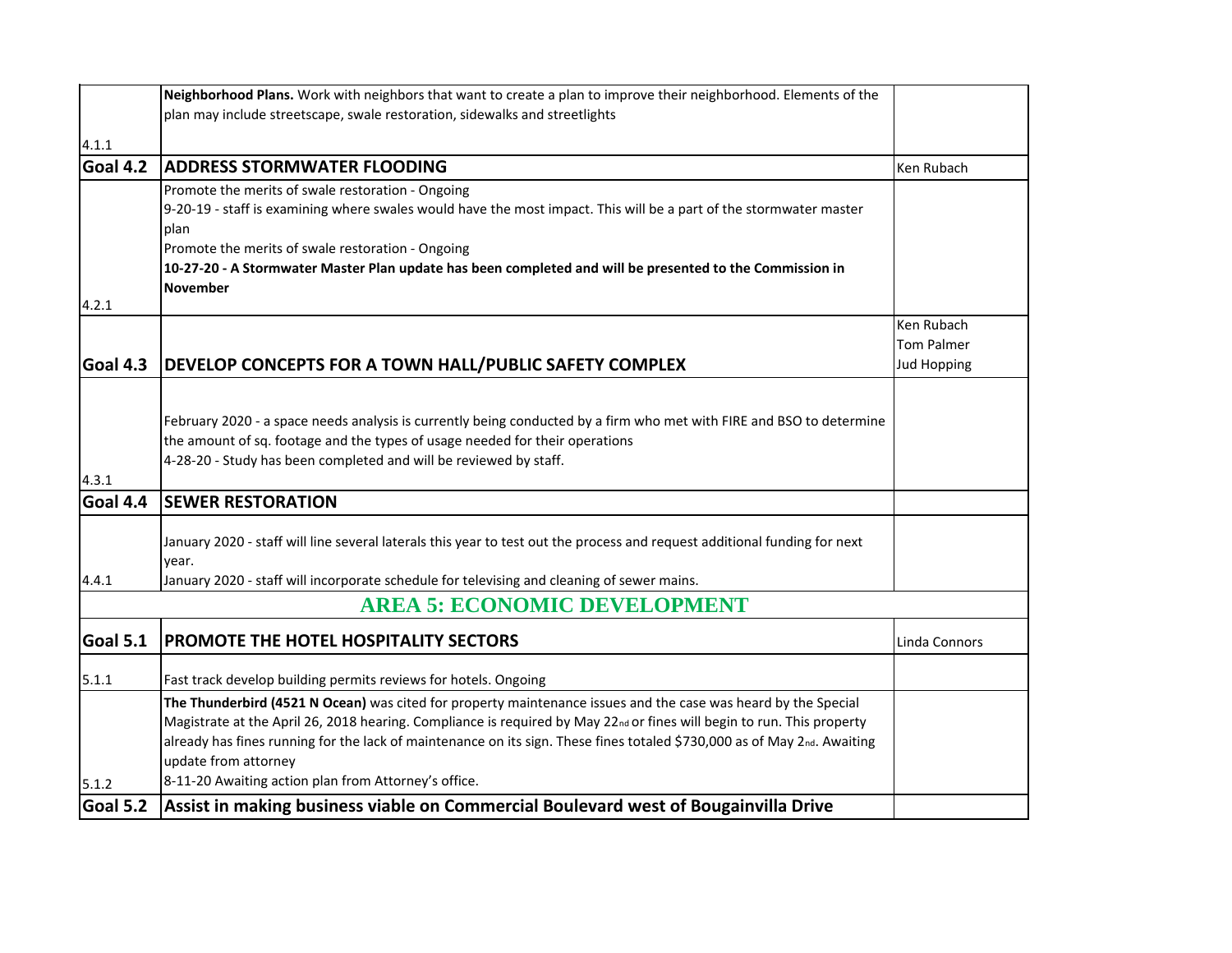|        | January 2020- Wiring of banner poles will take place in Feb/March. Once these are wired new lights will be installed      |             |
|--------|---------------------------------------------------------------------------------------------------------------------------|-------------|
|        | upon receiving them. Additional outlets in the islands adjacent to the businesses in the plazas will also be installed in |             |
|        | Spring 2020 to provide additional opportunities for lighting/decorations.                                                 |             |
| 5.2.1  | 9-15-20 - New Lights are installed in the Plazas<br>New benches and chairs are on order for the West Business             | Ken Rubach  |
|        |                                                                                                                           | Ken Rubach  |
|        | A landscaping company has been hired to focus on enhancing the West Commercial District's overall attractiveness          |             |
|        | Address guidelines to help businesses west of Bougainvilla to enhance their outside promotional efforts                   |             |
|        | New Merchants association would like to discuss and make suggestions                                                      | Debbie Hime |
|        | New Holiday and Generic plaza banners have been received                                                                  | Debbie Hime |
|        | A giant Addy chair is on order and will be tested in a plaza to gauge whether a large decorative piece will bring more    |             |
|        | foot traffic to the area                                                                                                  | Debbie Hime |
|        | Coordinating a May "Addy Stroll" with West Businesses and local artists showcased in LBTS businesses for the "Addy        |             |
|        | Chair Art Project "where wooden Addy chairs will be sponsored by local businesses, painted by local artists, and          |             |
|        | showcased in the four plazas. Tabled until further notice                                                                 | Debbie Hime |
|        | <b>AREA 6: IT /PIO</b>                                                                                                    |             |
| 6.1.1  | Complete Jarvis Hall / Community Center AV upgrades                                                                       |             |
| 6.1.2  | Town Computers/Monitors                                                                                                   |             |
| 6.1.4  | Proposed cyber-security measures (subscription & 45 minute test)                                                          |             |
| 6.1.5  | Explore possible IT class/course                                                                                          |             |
| 6.1.6  | Explore AT&T cyber-security options                                                                                       |             |
| 6.1.7  | Possible network assessment Konica-Minolta                                                                                |             |
| 6.1.8  | Lunch & learn seminar in January for all employees with computers                                                         |             |
| 6.1.9  | January town topics                                                                                                       |             |
| 6.1.10 | 9-15-20 - Website updates (ongoing)/new environment pages, more info on diving. Visitor Center                            | Debbie Hime |
| 6.1.11 | Hire vendor for fillable forms / front page back-up                                                                       |             |
| 6.1.12 | Explore no index uploads for docs with time-sensitive documents                                                           |             |
| 6.1.13 | Create Town Facebook page                                                                                                 |             |
| 6.1.14 | Promote notify me to Town residents (ongoing)                                                                             |             |
| 6.1.15 | Update channel 78 graphics                                                                                                |             |
|        | Review resources provided by CivicPlus for online fillable forms and payments, resident engagement, workflow              |             |
| 6.1.17 | management, finance, etc. (two year plan) - staff is meeting bi-weekly to assess each department's needs                  |             |